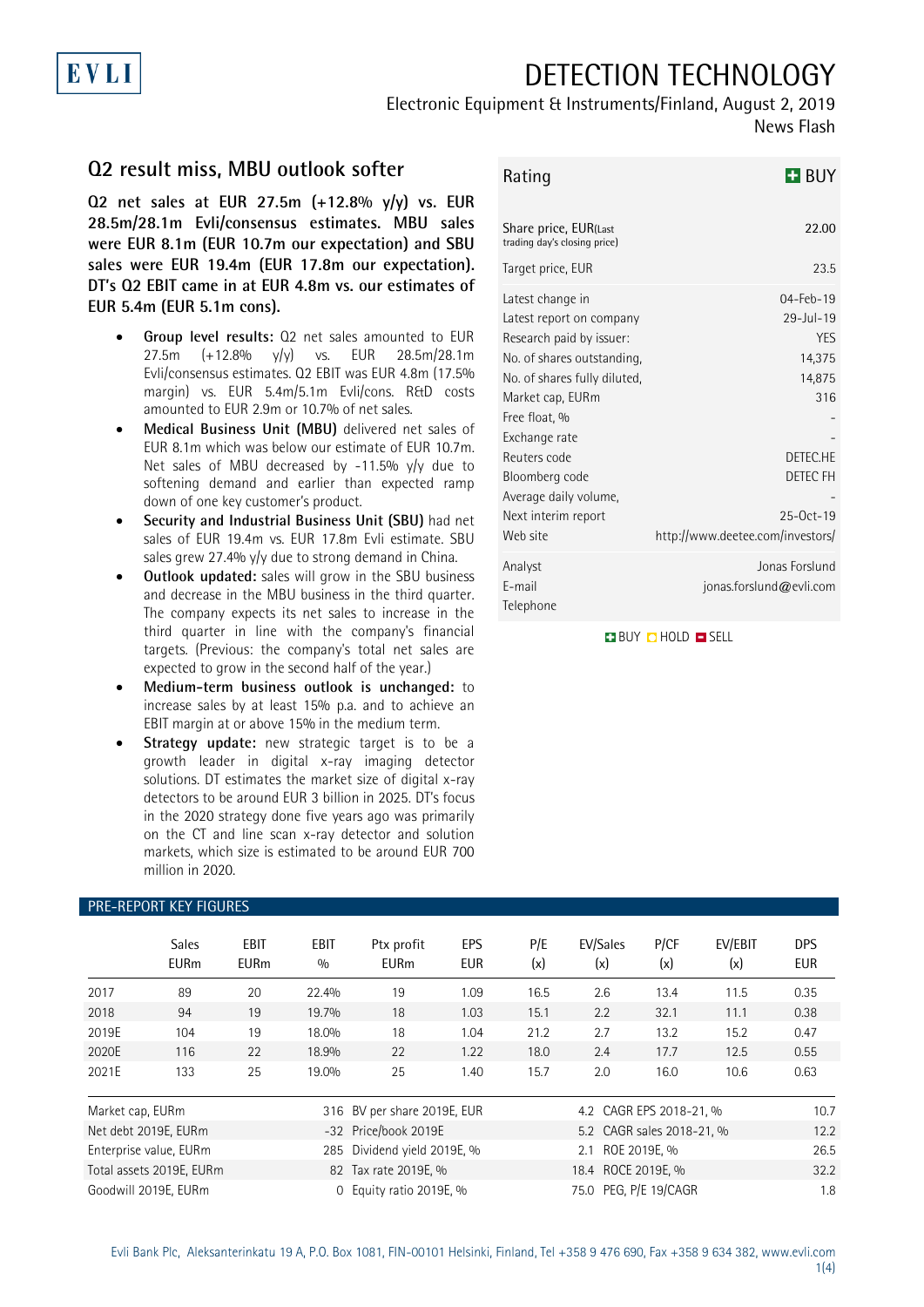#### Important Disclosures

Evli Research Partners Plc ("ERP") uses 12-month target prices. Target prices are defined by utilizing analytical techniques based on financial theory including (but not limited to) discounted cash flow analysis and comparative valuation. The selection of valuation methods depends on different circumstances. Target prices may be altered on the basis of new information coming to light in the underlying company or changes in interest rates, changes in foreign exchange rates, other securities prices or market indices or outlook for the aforementioned factors or other factors that may change the conditions of financial markets. Recommendations and changes by analysts are available at <https://research.evli.com/JasperAllModels.action?authParam=key;461&authParam=x;G3rNagWrtf7K&authType=3>

Investment recommendations are defined as follows:



The graph above shows the distribution of ERP's recommendations of companies under coverage in 1st of February 2019. If recommendation is not given, it is not mentioned here.

#### Name(s) of the analyst(s): Forslund

This research report has been prepared by Evli Research Partners Plc ("ERP" or "Evli Research"). ERP is a subsidiary of Evli Bank Plc. Production of the investment recommendation has been concluded on 2.8.2019, 9:15. This report has been published on 2.8.2019, 9:20

None of the analysts contributing to this report, persons under their guardianship or corporations under their control have a position in the shares of the company or related securities.

The date and time for any price of financial instruments mentioned in the recommendation refer to the previous trading day's closing price(s) unless otherwise stated in the report.

Each analyst responsible for the content of this report assures that the expressed views accurately reflect the personal views of each analyst on the covered companies and securities. Each analyst assures that (s)he has not been, nor are or will be, receiving direct or indirect compensation related to the specific recommendations or views contained in this report.

Companies in the Evli Group, affiliates or staff of companies in the Evli Group, may perform services for, solicit business from, hold long or short positions in, or otherwise be interested in the investments (including derivatives) of any company mentioned in the publication or report.

Neither ERP nor any company within the Evli Group have managed or co-managed a public offering of the company's securities during the last 12 months prior to, received compensation for investment banking services from the company during the last 12 months prior to the publication of the research report.

ERP has signed an agreement with the issuer of the financial instruments mentioned in the recommendation, which includes production of research reports. This assignment has a limited economic and financial impact on ERP and/or Evli. Under the assignment ERP performs services including, but not limited to, arranging investor meetings or –events, investor relations communication advisory and production of research material.

ERP or another company within the Evli Group does not have an agreement with the company to perform market making or liquidity providing services.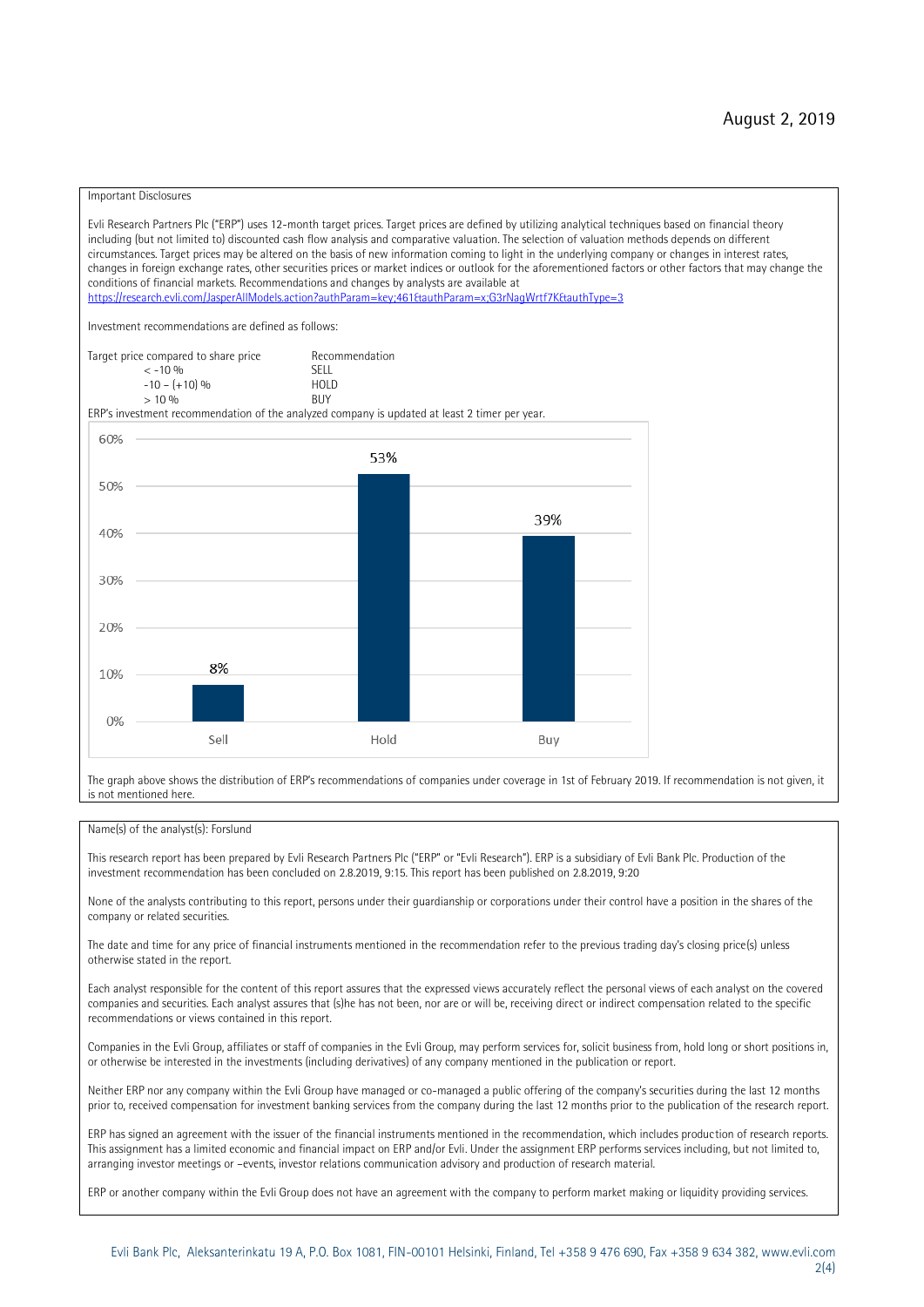For the prevention and avoidance of conflicts of interests with respect to this report, there is an information barrier (Chinese wall) between Investment Research and Corporate Finance units concerning unpublished investment banking services to the company. The remuneration of the analyst(s) is not tied directly or indirectly to investment banking transactions or other services performed by Evli Bank Plc or any company within Evli Group.

This report has not been disclosed to the company prior to its dissemination.

This report is provided and intended for informational purposes only and may not be used or considered under any circumstances as an offer to sell or buy any securities or as advice to trade any securities.

This report is based on sources ERP considers to be correct and reliable. The sources include information providers Reuters and Bloomberg, stock-exchange releases from the companies and other company news, Statistics Finland and articles in newspapers and magazines. However, ERP does not guarantee the materialization, correctness, accuracy or completeness of the information, opinions, estimates or forecasts expressed or implied in the report. In addition, circumstantial changes may have an influence on opinions and estimates presented in this report. The opinions and estimates presented are valid at the moment of their publication and they can be changed without a separate announcement. Neither ERP nor any company within the Evli Group are responsible for amending, correcting or updating any information, opinions or estimates contained in this report. Neither ERP nor any company within the Evli Group will compensate any direct or consequential loss caused by or derived from the use of the information represented in this publication.

All information published in this report is for the original recipient's private and internal use only. ERP reserves all rights to the report. No part of this publication may be reproduced or transmitted in any form or by any means, electronic, mechanical, photocopying, recording or otherwise, or stored in any retrieval system of any nature, without the written permission of ERP.

This report or its copy may not be published or distributed in Australia, Canada, Hong Kong, Japan, New Zealand, Singapore or South Africa. The publication or distribution of this report in certain other jurisdictions may also be restricted by law. Persons into whose possession this report comes are required to inform themselves about and to observe any such restrictions.

Evli Bank Plc is not registered as a broker-dealer with the U. S. Securities and Exchange Commission ("SEC"), and it and its analysts are not subject to SEC rules on securities analysts' certification as to the currency of their views reflected in the research report. Evli Bank is not a member of the Financial Industry Regulatory Authority ("FINRA"). It and its securities analysts are not subject to FINRA's rules on Communications with the Public and Research Analysts and Research Reports and the attendant requirements for fairness, balance and disclosure of potential conflicts of interest. This research report is only being offered in U.S. by Auerbach Grayson & Company, LLC (Auerbach Grayson) to Major U.S. Institutional Investors and is not available to, and should not be used by, any U.S. person or entity that is not a Major U.S. Institutional Investor. Auerbach Grayson is a broker-dealer registered with the U.S. Securities and Exchange Commission and is a member of the FINRA. U.S. entities seeking more information about any of the issuers or securities discussed in this report should contact Auerbach Grayson. The securities of non-U.S. issuers may not be registered with or subject to SEC reporting and other requirements.

ERP is not a supervised entity but its parent company Evli Bank Plc is supervised by the Finnish Financial Supervision Authority.